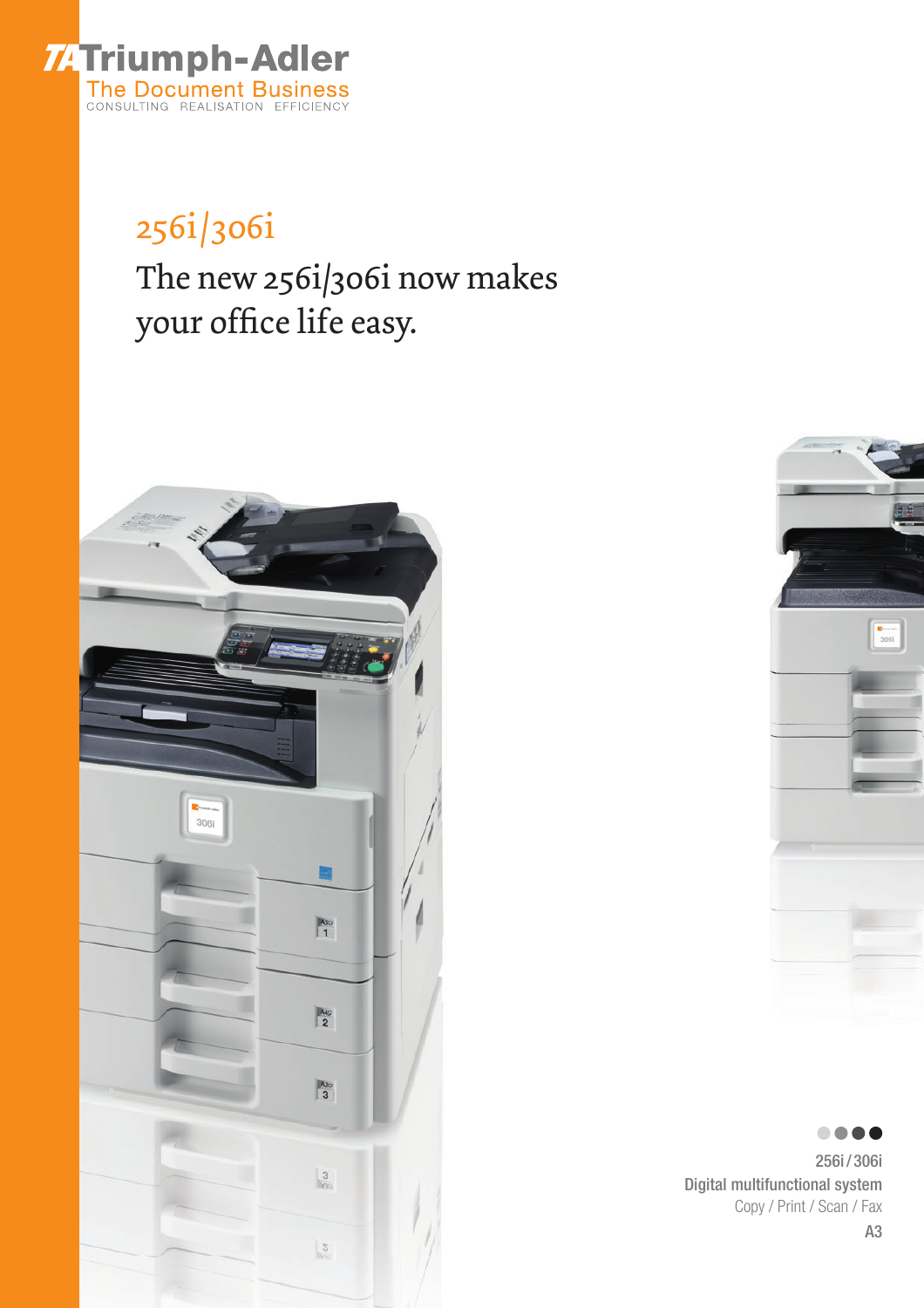# Finally, a multifunctional system that you can use right away.

With the new 256i/306i you get a talented all-rounder that makes your office life easy. And it saves you time, space and energy!

Enjoy using an A3 multifunctional system without having to be a system administrator or reading through extensive user manuals. Your new 256i/306i almost works by itself. It can be used intuitively and is practically self-explanatory, whether you want to copy, print or scan.

And it can be easily integrated into almost any network environment. The **Quick Setup Wizard** guides you through, step by step.

But there are many more advantages that make the compact 256i/306i the ideal working partner in small departments or at the reception, for example, the **HyPAS<sup>1</sup>** inter**face.** It allows you to adapt the system to your specific needs and, with the integration of the optional Scan2OCR software, create text searchable documents while scanning. It's easy. You no longer need to bother with typing or waste time searching for documents.

And if you want to use other features such as **Follow-Me-Printing** or **archiving solutions,** you can add them later if you need to.

You can even assign your jobs to individual projects thanks to an **authentication** function. This helps you to control costs while ensuring better security for sensitive data.

Speaking of security: Your printouts are safe from prying eyes thanks to the **'private print'**  feature and **direct printing** from a USB stick. Authentication for control of user authorization is also possible, for example, with the Card Authentication Kit (B)\*\*.

Even with all of these flexible features and multifunctional capabilities, the 256i/306i operates at a low noise level and is highly energy efficient, running on just 0.9 Watts in sleep mode, with low weekly average consumption rates.



**500-sheet finisher** Create dispatch-ready, stapled documents



**1 x 500-sheet or 2 x 500 sheet paper cassettes,**  alternative: cabinet no. 62 (without illustration)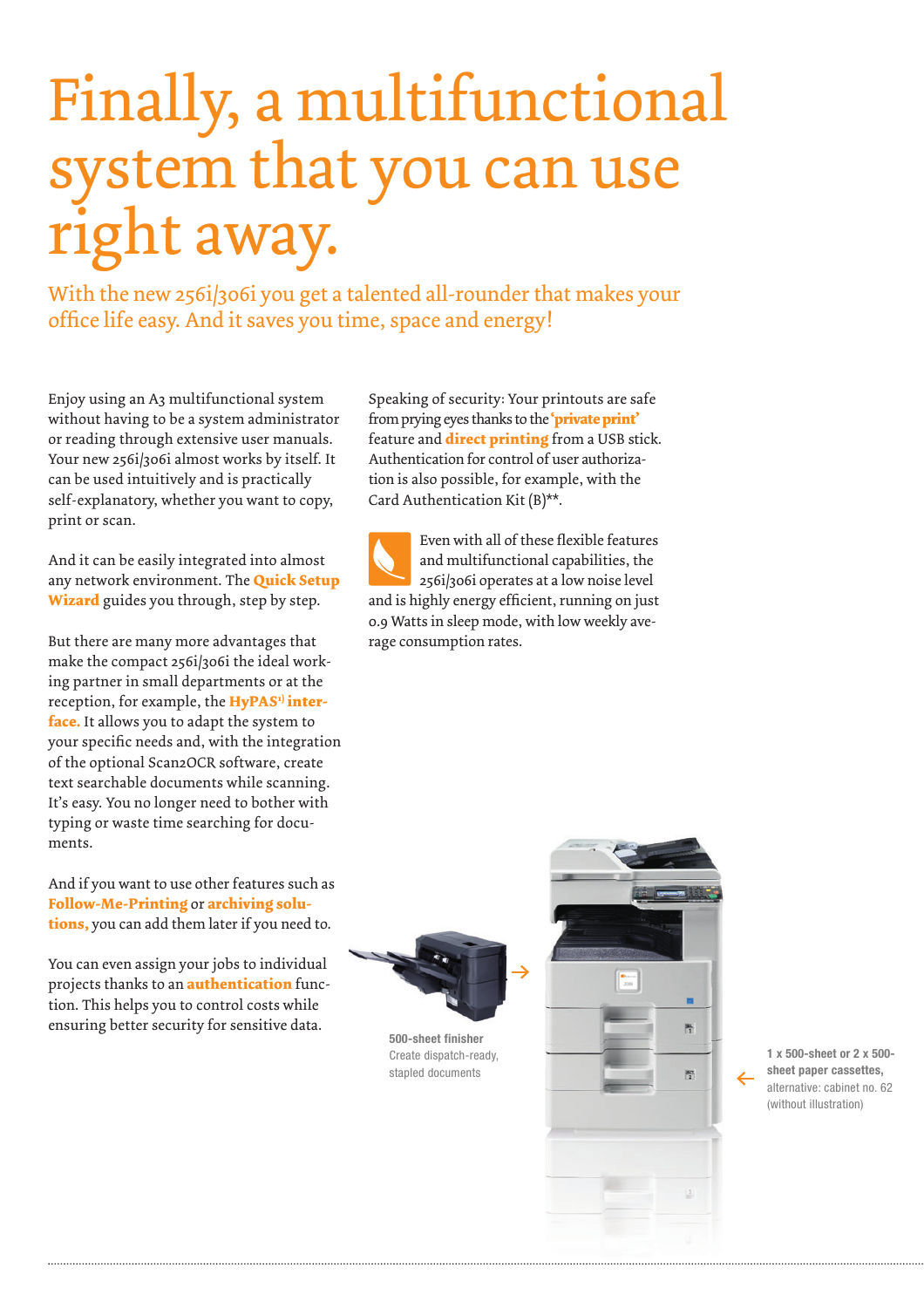## 256i/306i

**Multifunctional system**

Model for entry to mid-level volumes

**A3**

Equipped with 1 x 500-sheet universal cassette, duplex unit, original feeder and job separator as standard







Intuitive operation **Automatic document processing** High security

#### **What it'll do for you:**

- Intuitive and customisable: The colour touch panel guarantees user-friendly operation. Commonly used features can be stored as favourites and recalled when needed.
- \* Productive and efficient: Copy and print up to 25 or 30 A4 pages per minute and scan up to 40 A4 pages per minute.
- Easy, automatic features: Original feeder with auto reverse function offering a capacity of 50 pages scans in black/white or colour, single or double-sided. Over 50 documents can be scanned for one job, if required.
- Seamless communication: The optional fax kit has a wide range of functions and ensures excellent communication.
- \* Versatile and flexible: Up to 3 x 500-sheet universal cassettes\* and the 100-sheet multi bypass can process paper weights between 60 and 163  $g/m^2$  or 256  $g/m^2$ , respectively.
- Economical use of resources: Long-lasting components ensure that the toner cartridge is the only part that needs to be replaced on a regular basis.

*1)requires optional memory \*optional \*\*optional, without illustration*